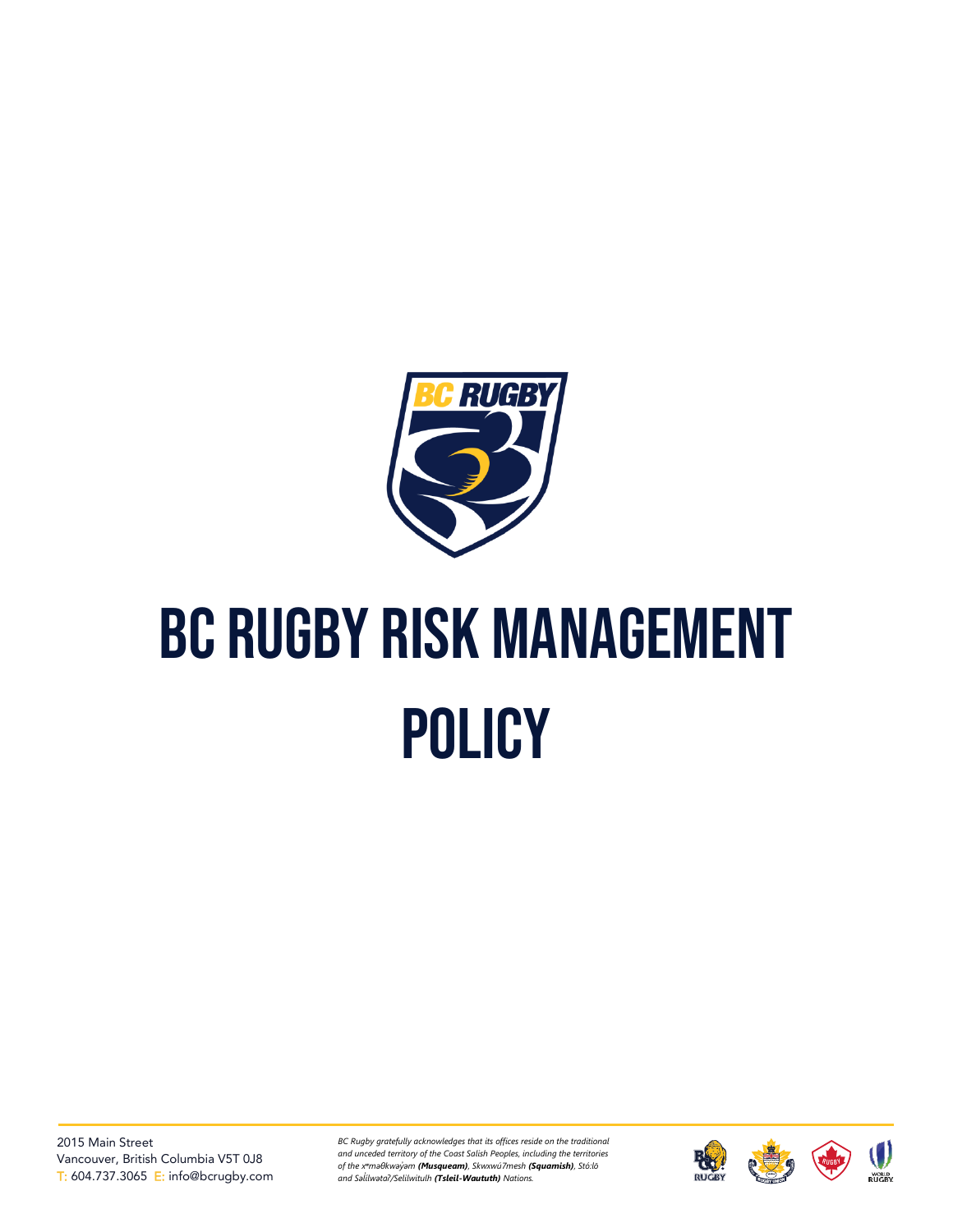

## board approved: January 27, 2018

## **Contents**

- 1. [Policy Objective](#page-2-0)
- 2. [Policy Statement](#page-2-1)
- 3. [Applicability](#page-2-2)
- 4. [Accountability](#page-2-3)
- 5. [Supporting Policies](#page-3-0)
- 6. [Policy Implementation](#page-3-1)
- 7. [Appendix](#page-4-0)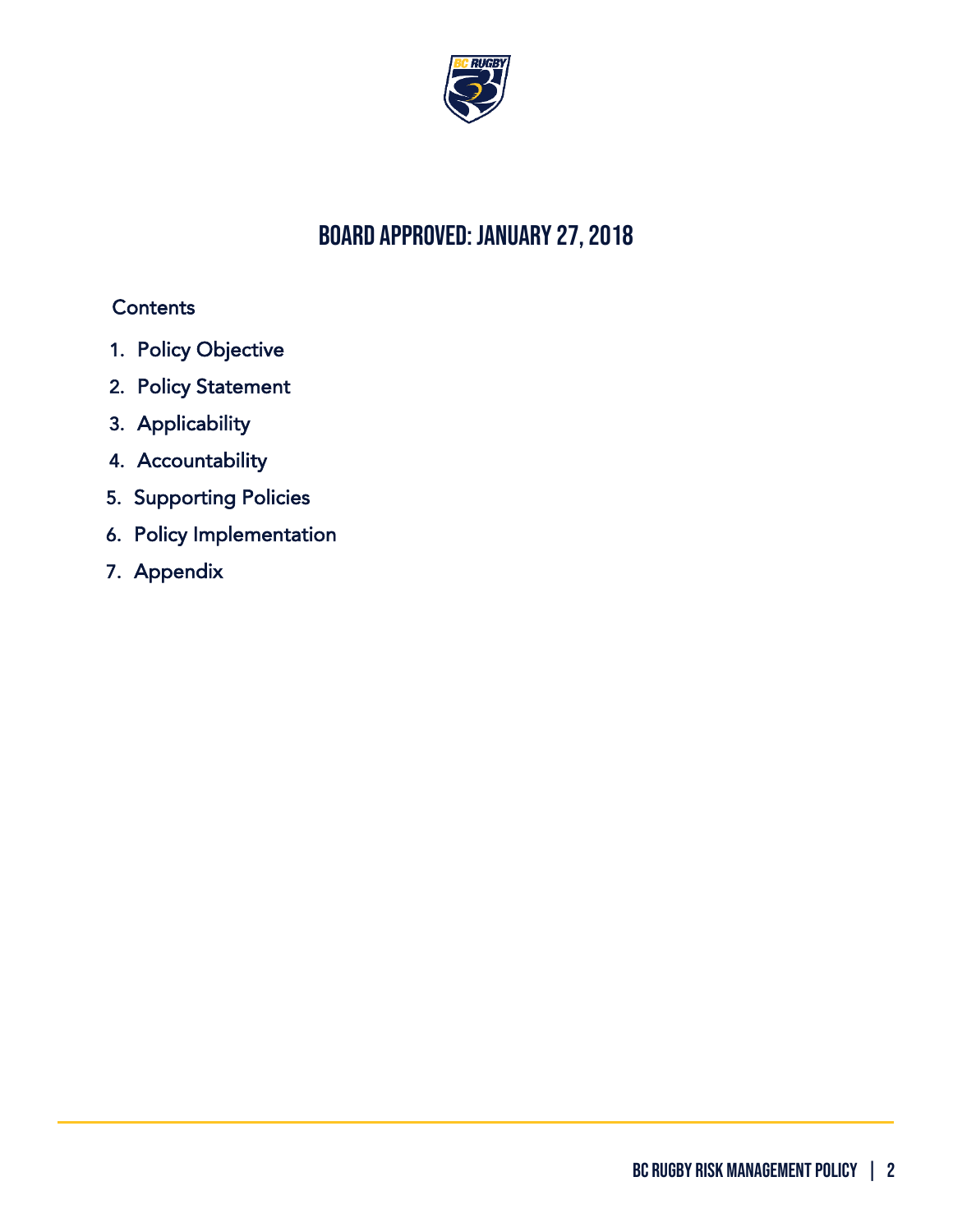

## <span id="page-2-0"></span>1. Policy Objective

1.1 The purpose of this policy is to outline a consistent approach to risk management of the governance, strategic and operational practices of British Columbia Rugby Union (BC Rugby) and to detail the transparent approach to the identification, communication, evaluation, and management of risk.

## <span id="page-2-1"></span>2. Policy Statement

2.1 It is the policy of BC Rugby to:

- (a) embed risk management into the governance and operations of BC Rugby;
- (b) integrate risk management into strategic, operational, and financial planning;
- (c) manage risk and leverage opportunities in accordance with best practices and BC Rugby's risk tolerance;
- (d) regularly re-assess BC Rugby's risk profile and the effectiveness of risk practices; and
- (e) anticipate and respond to changing social, environmental, and legislative requirements.

## <span id="page-2-2"></span>3. Applicability

3.1 This policy applies to all plans, activities, organization processes, policies, procedures, individuals, and property that comprise BC Rugby, in accordance with BC Rugby Bylaws.

#### <span id="page-2-3"></span>4. Accountability

4.1 Board of Directors: Responsible for the oversight of the Risk Management Policy to ensure that the policy is used to develop and achieve the strategic objectives of BC Rugby, and to forecast potential risk events or conditions beyond the duration of the strategic plan.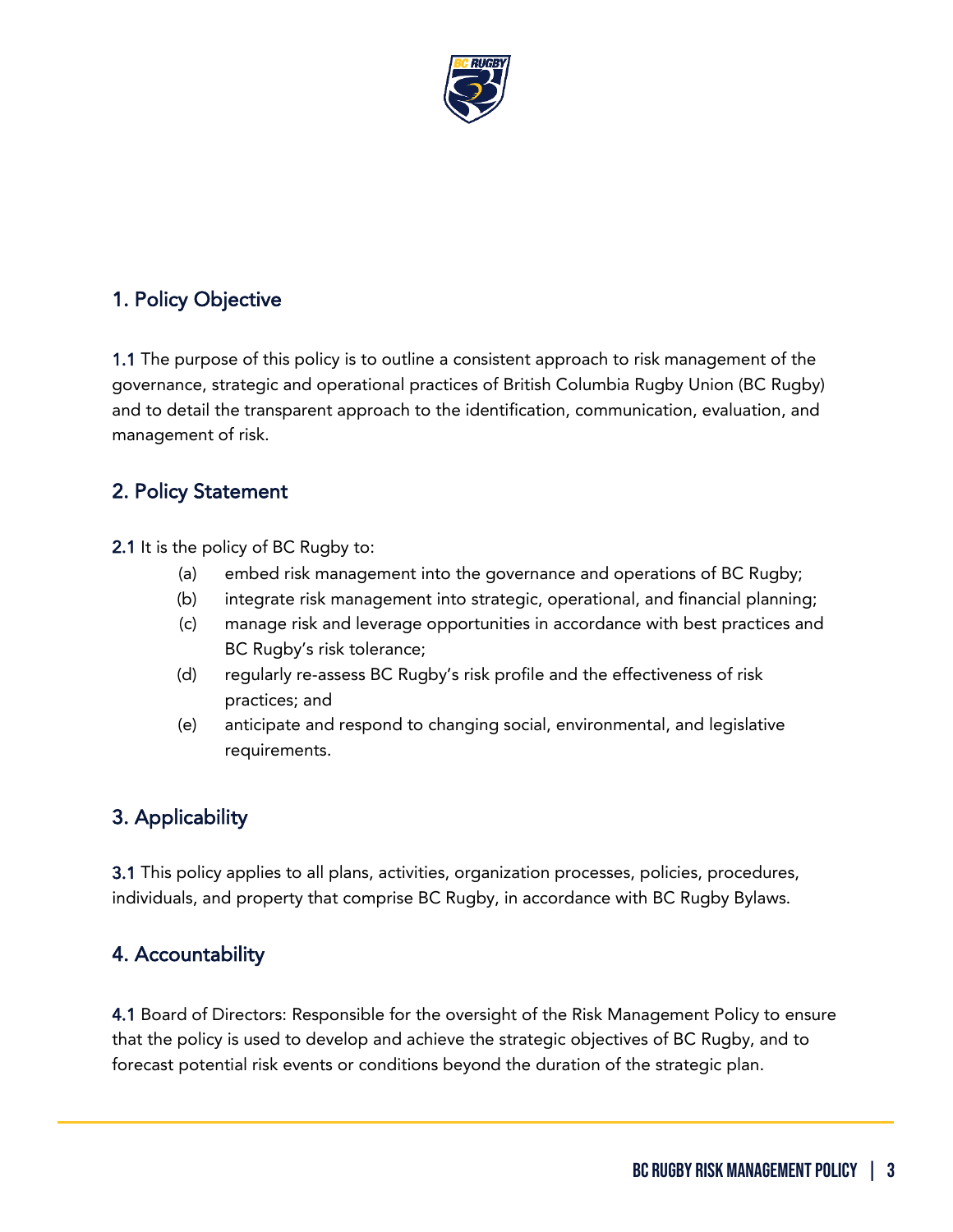

4.2 Treasurer: Responsible to ensure that the Risk Management Policy is integrated into the financial management and forecasting of BC Rugby.

4.3 Chief Executive Officer: Responsible to ensure that the Risk Management Policy is integrated into the development of strategic plans and operational decisions, and to report on BC Rugby's risk profile to the Board of Directors semi-annually.

4.4 All employees: Responsible for effectively managing risk in their area of responsibility and identifying and advising their line manager of potential risks.

## <span id="page-3-0"></span>5. Supporting Policies

- 5.1 This policy is supported by the following BC Rugby Internal policies:
	- (a) BC Rugby Code of Conduct
	- (b) BC Rugby Bylaws

5.2 This policy is supported by the following external documents:

- (a) Risk Register
- (b) Risk Assessment

## <span id="page-3-1"></span>6. Policy Implementation

6.1 Identification of Risks: BC Rugby will explore all potential risks to the organization and the sport of Rugby in British Columbia across the following vital areas:

- (a) Strategic
- (b) Operational
- (c) Infrastructure (Financial and physical)
- (d) Legal, Safety and Security
- (e) Reputation and Trust

6.2 Analysis of Risks: BC Rugby will analyze all identified risks on the probability and the potential impact of that risk event or condition occurring, as detailed in appendix 1, and make a record of the analysis of each risk in the Risk Register.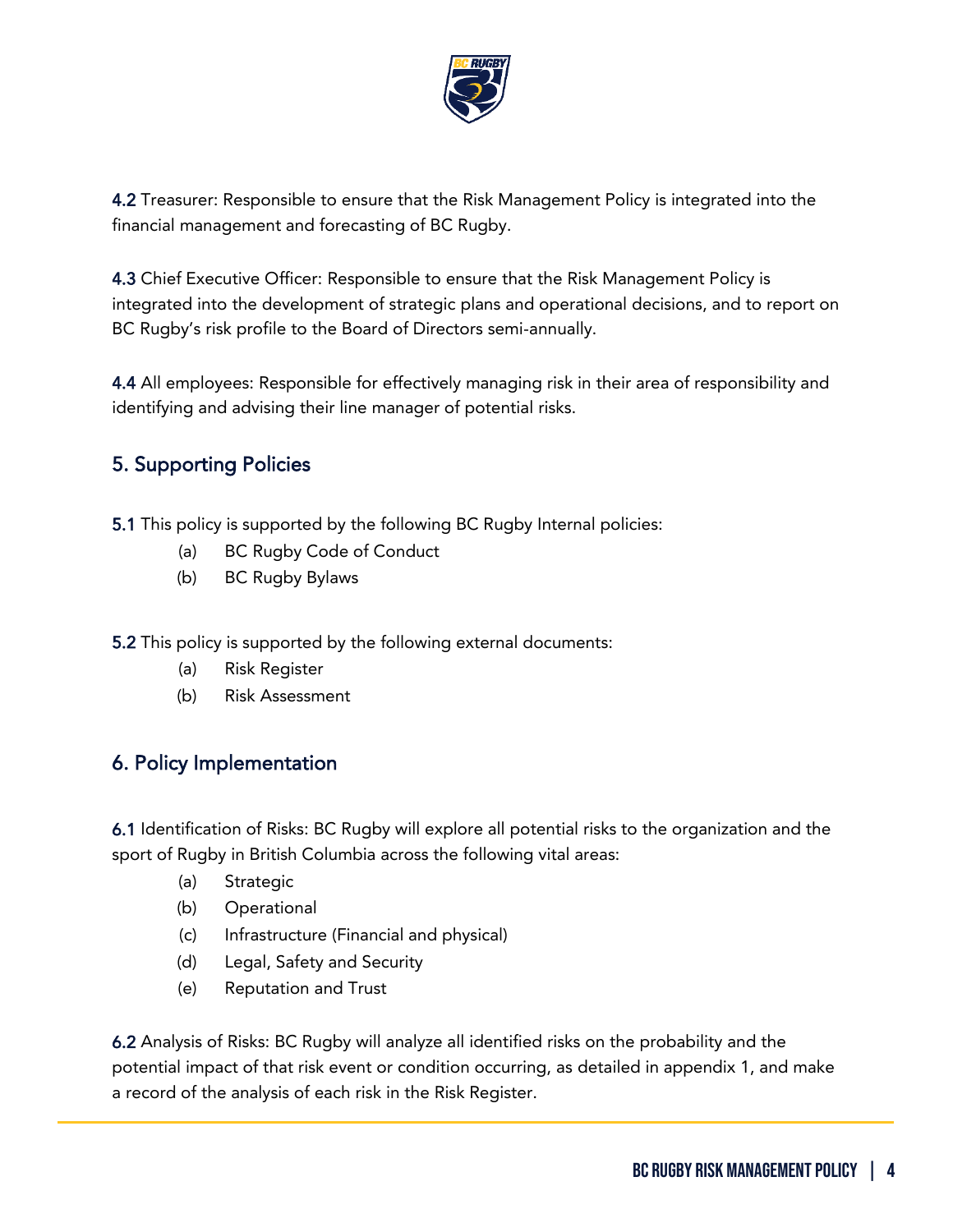

6.3 Tolerance of Risks: BC Rugby will determine the tolerance of risk based on the Risk Level Score of each risk, as detailed in appendix 2, and make a record of the Risk Level Score of each risk in the Risk Register and corresponding Risk Assessment.

6.4 Control Measures of Risks: BC Rugby will consider and decide upon one, or a combination, of four control measures for each risk, as detailed in appendix 3, and make a record of this in the Risk Assessment document.

6.5 Communication of Risks: BC Rugby will maintain a Risk Register and Risk Assessment that is readily available and proactively shared with all Board of Directors and BC Rugby staff.

6.6 Owner of Risk: BC Rugby will allocate a Risk Owner to all identified risks who will be responsible for the management of the control measure detailed for the risk, and a record of the risk owner will be recorded in the Risk Register and Risk Assessment.

## <span id="page-4-0"></span>7. Appendix

7.1 A risk score is developed by assessing two variables:

- 1. The probability or likelihood of the risk event or condition occurring; and
- 2. The impact of consequences of that event of condition occurring.

**7.2** Assisted by the following two tables, the risk owner estimates the probability on a scale from 'rare' to 'almost certain' and estimates the consequences from 'insignificant' to 'extreme', then determines the overall level of risk by multiplying the numerical scores of probably and impact for a total risk score.

#### 1. Measure of Probability

| Score | <b>Probability</b> | <b>Descriptor</b> | <b>Detail</b>                                                              |
|-------|--------------------|-------------------|----------------------------------------------------------------------------|
|       | Very low           | Rare              | Has not occurred at any amateur sport<br>organization in the last 10 years |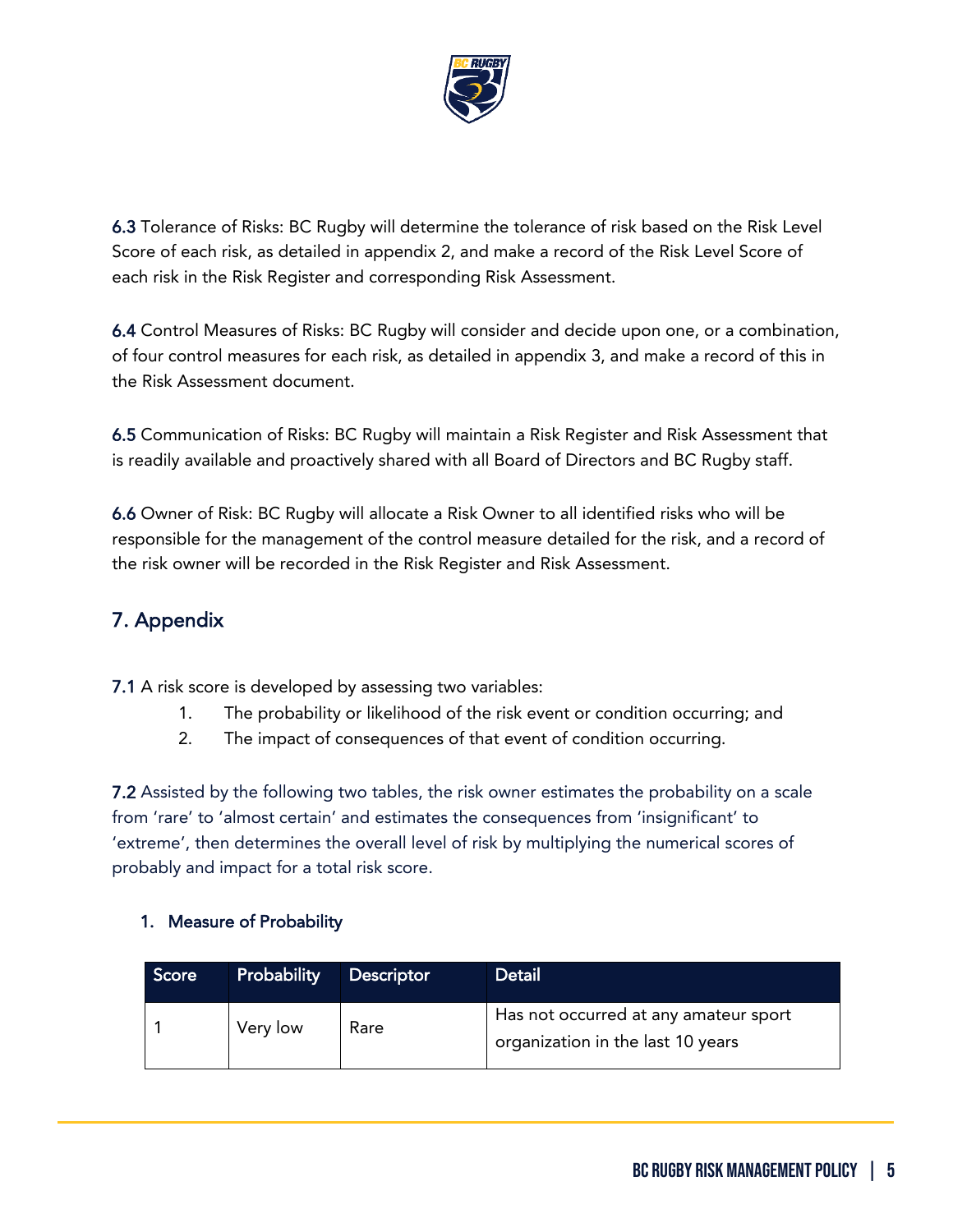

|   | Low       | Unlikely       | Has not occurred at a Canadian amateur<br>sport organization within the last 10 years      |
|---|-----------|----------------|--------------------------------------------------------------------------------------------|
|   | Medium    | Moderate       | Similar events have occurred at BC amateur<br>sport organisations within the last 10 years |
|   | High      | Likely         | Similar events have occurred at BC amateur<br>sport organisations within the last 5 years  |
| 5 | Very high | Almost certain | Similar events have occurred within the last<br>2 years                                    |

## 2. Measure of Impact

| <b>Score</b>   | Impact        | Cost               | <b>BC Rugby</b><br><b>Objectives</b> | <b>Detail</b>                                                                                                                                      |  |
|----------------|---------------|--------------------|--------------------------------------|----------------------------------------------------------------------------------------------------------------------------------------------------|--|
|                | Insignificant | $$1 -$<br>\$10,000 | Exactly meets<br>objectives          | Impact is primarily operational,<br>local and mediated within the<br>current fiscal quarter                                                        |  |
| $\overline{2}$ | Minor         | $$10k -$<br>\$50k  | Significantly<br>meets<br>objectives | Negative/positive outcomes from<br>risk event or occurrence unlikely to<br>have permanent of significant<br>effect on reputation or<br>performance |  |
| 3              | Moderate      | $$50k -$<br>\$100k | Meets 50% of<br>objectives           | Negative/positive outcomes from<br>risk event or occurrence that will<br>have impact can be managed<br>effectively in the medium term              |  |
| 4              | Major         | \$100k -<br>\$500k | Partially<br>meets<br>objectives     | Negative/positive outcomes from<br>risk event or occurrence require<br>major effort to manage or resolve                                           |  |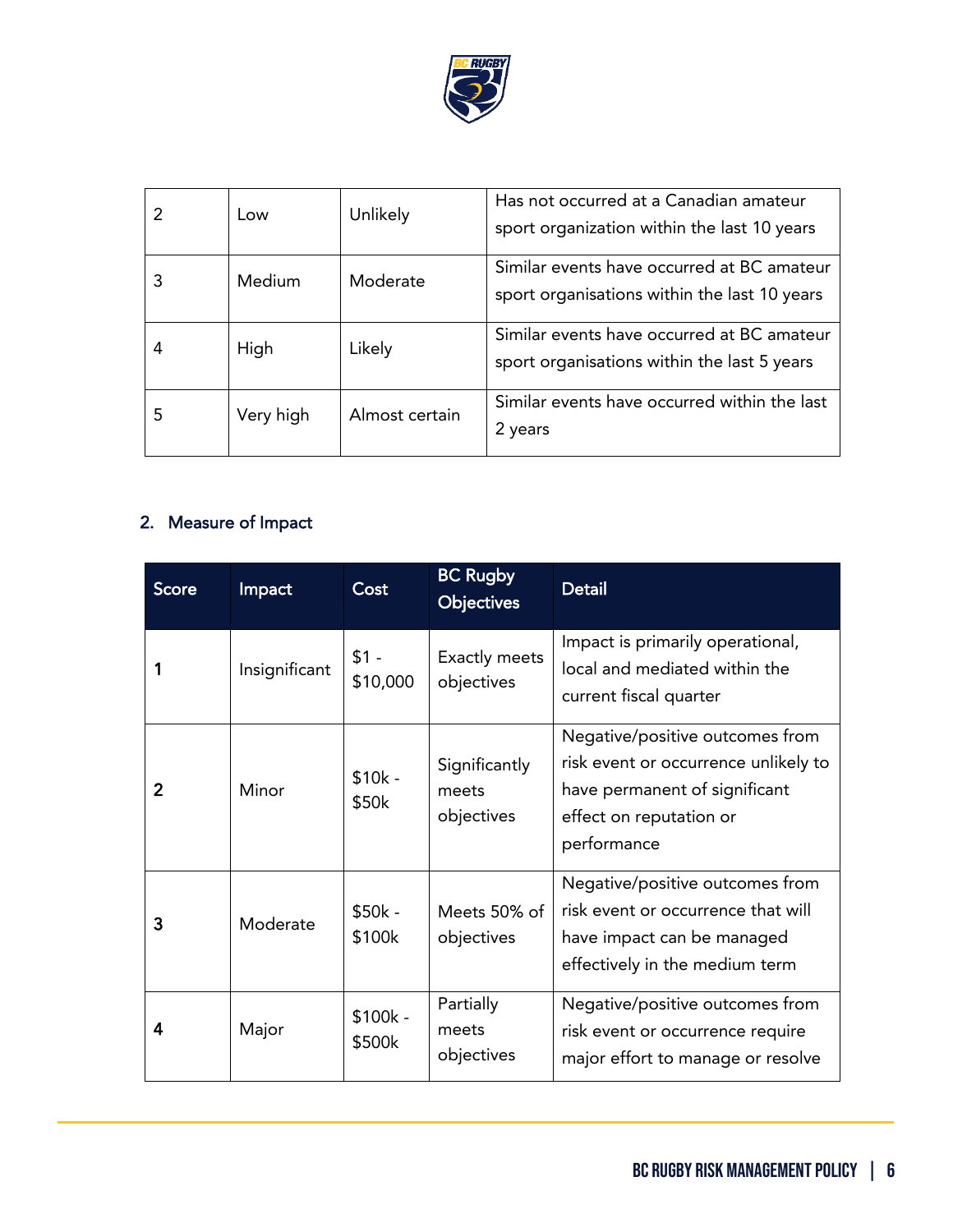

|   |                |                |                                | in medium term but do not<br>threaten organisation's existence                                                                           |
|---|----------------|----------------|--------------------------------|------------------------------------------------------------------------------------------------------------------------------------------|
| 5 | <b>Extreme</b> | Over<br>\$500k | Does not<br>meet<br>objectives | Negative/positive outcomes from<br>risk event or occurrence if not<br>resolved in medium term<br>threatened existence of<br>organisation |

7.3 The numerical scores of probability and impact are multiplied to determine a total risk score. If the risk falls into several categories, it is always the category with the highest risk level.

| Probability<br>Impact |                          | $\overline{2}$ | 3               | 4              | 5               |
|-----------------------|--------------------------|----------------|-----------------|----------------|-----------------|
|                       |                          | 2              | З               | $\overline{4}$ | 5               |
| 2                     | ◠                        | 4              | 6               | 8              | 10              |
| 3                     | 3                        | 6              | 9               | 12             | $\overline{15}$ |
| 4                     | $\overline{\mathcal{A}}$ | 8              | 12 <sup>°</sup> | 16             | 20              |
| 5                     | 5                        | 10             | 15              | 20             | 25              |

#### 1. Probability of Impact

#### Low (score 1 to 3)

A low (green) risk generally requires no additional control measures. The risk should be analysed to determine whether it is being over managed where control measures can be relaxed in order to redeploy resources.

#### Medium (score 4 to 7)

A medium (yellow) risk will be accepted as long as it is reduced to a lower level of risk in the long-term using low resource options. The risk should be analysed to determine